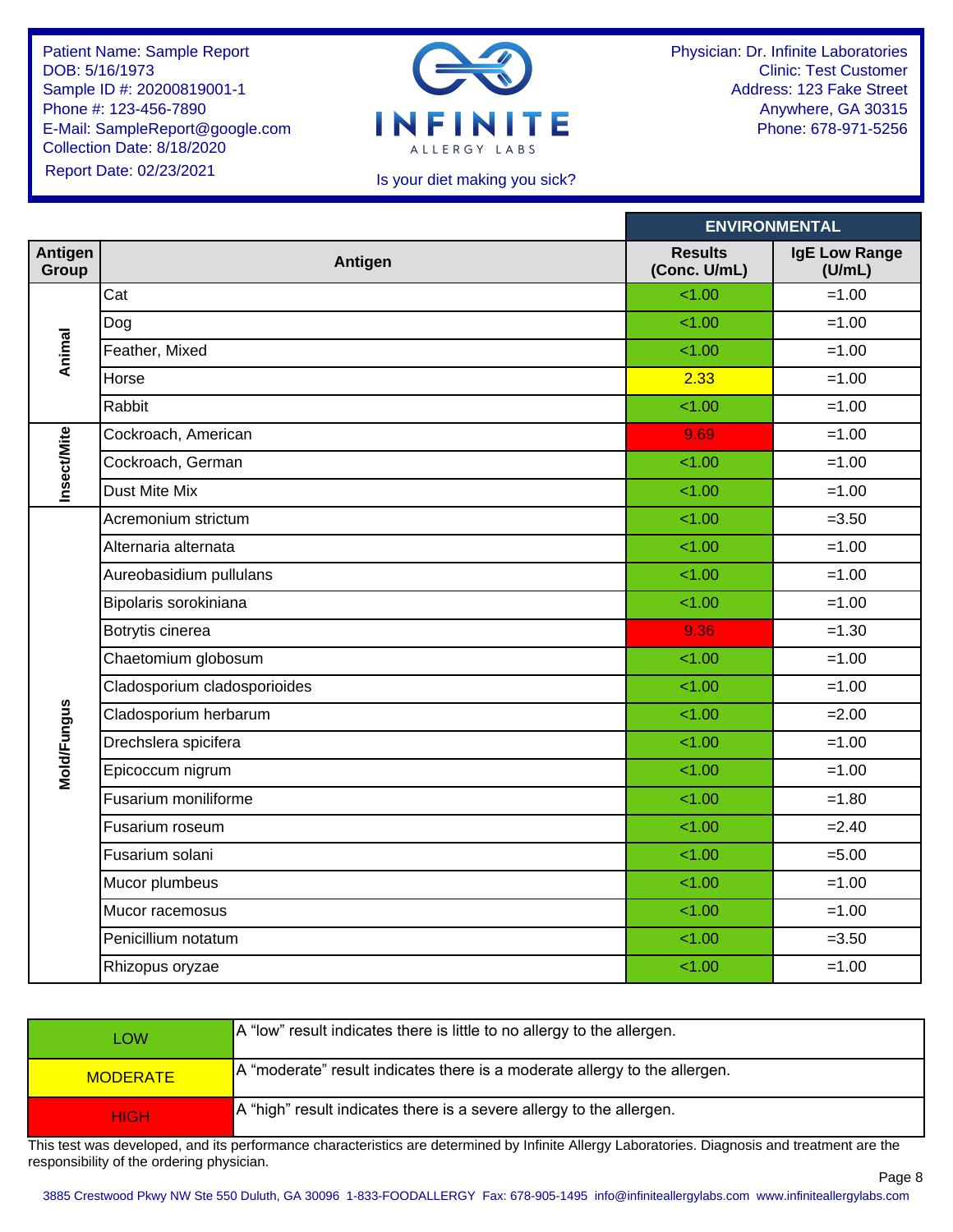

Physician: Dr. Infinite Laboratories Clinic: Test Customer Address: 123 Fake Street Anywhere, GA 30315 Phone: 678-971-5256

## Is your diet making you sick?

|                        |                             |                                | <b>ENVIRONMENTAL</b>           |
|------------------------|-----------------------------|--------------------------------|--------------------------------|
| Antigen<br>Group       | Antigen                     | <b>Results</b><br>(Conc. U/mL) | <b>IgE Low Range</b><br>(U/mL) |
|                        | Rhodotorula mucilaginosa    | 1.00                           | $=1.00$                        |
| Mold/Fung<br><u>ဖွ</u> | Trichoderma harzianum       | 1.00                           | $=1.00$                        |
|                        | Trichophyton mentagrophytes | 1.00                           | $=1.00$                        |
|                        | Alfalfa                     | 1.00                           | $=1.00$                        |
| Pollen,<br>Crops       | Corn                        | 14.56                          | $=1.00$                        |
|                        | Wheat (Pollen)              | 5.70                           | $=1.00$                        |
|                        | Bahia                       | 1.00                           | $=1.00$                        |
|                        | Bermuda                     | 1.00                           | $=1.00$                        |
|                        | <b>Brome</b>                | 1.00                           | $=1.00$                        |
|                        | Johnson                     | 1.00                           | $=1.00$                        |
| Pollen, Grass          | June (Kentucky Blue)        | 1.00                           | $=1.00$                        |
|                        | Orchard                     | 1.00                           | $=1.00$                        |
|                        | Redtop (Bentgrass)          | 1.00                           | $=1.00$                        |
|                        | Rye, Perennial              | 1.00                           | $=1.00$                        |
|                        | <b>Sweet Vernal</b>         | 1.00                           | $=1.00$                        |
|                        | Timothy                     | 1.00                           | $=1.00$                        |
|                        | Acacia                      | 1.00                           | $=1.00$                        |
|                        | Alder, White                | 1.00                           | $=1.00$                        |
|                        | Ash, Arizona (Velvet)       | 1.00                           | $=1.00$                        |
| Pollen, Tree           | Ash, White                  | 1.00                           | $=1.00$                        |
|                        | Beech, American             | 1.00                           | $=1.00$                        |
|                        | Birch, Black-Sweet          | 1.00                           | $=1.00$                        |
|                        | Birch, Red (River)          | 1.00                           | $=1.00$                        |
|                        | Birch, White                | 1.34                           | $=1.00$                        |
|                        | <b>Box Elder</b>            | 2.02                           | $=1.00$                        |
|                        |                             |                                |                                |

| <b>LOW</b>      | A "low" result indicates there is little to no allergy to the allergen.            |
|-----------------|------------------------------------------------------------------------------------|
| <b>MODERATE</b> | $\vert$ A "moderate" result indicates there is a moderate allergy to the allergen. |
| <b>HIGH</b>     | A "high" result indicates there is a severe allergy to the allergen.               |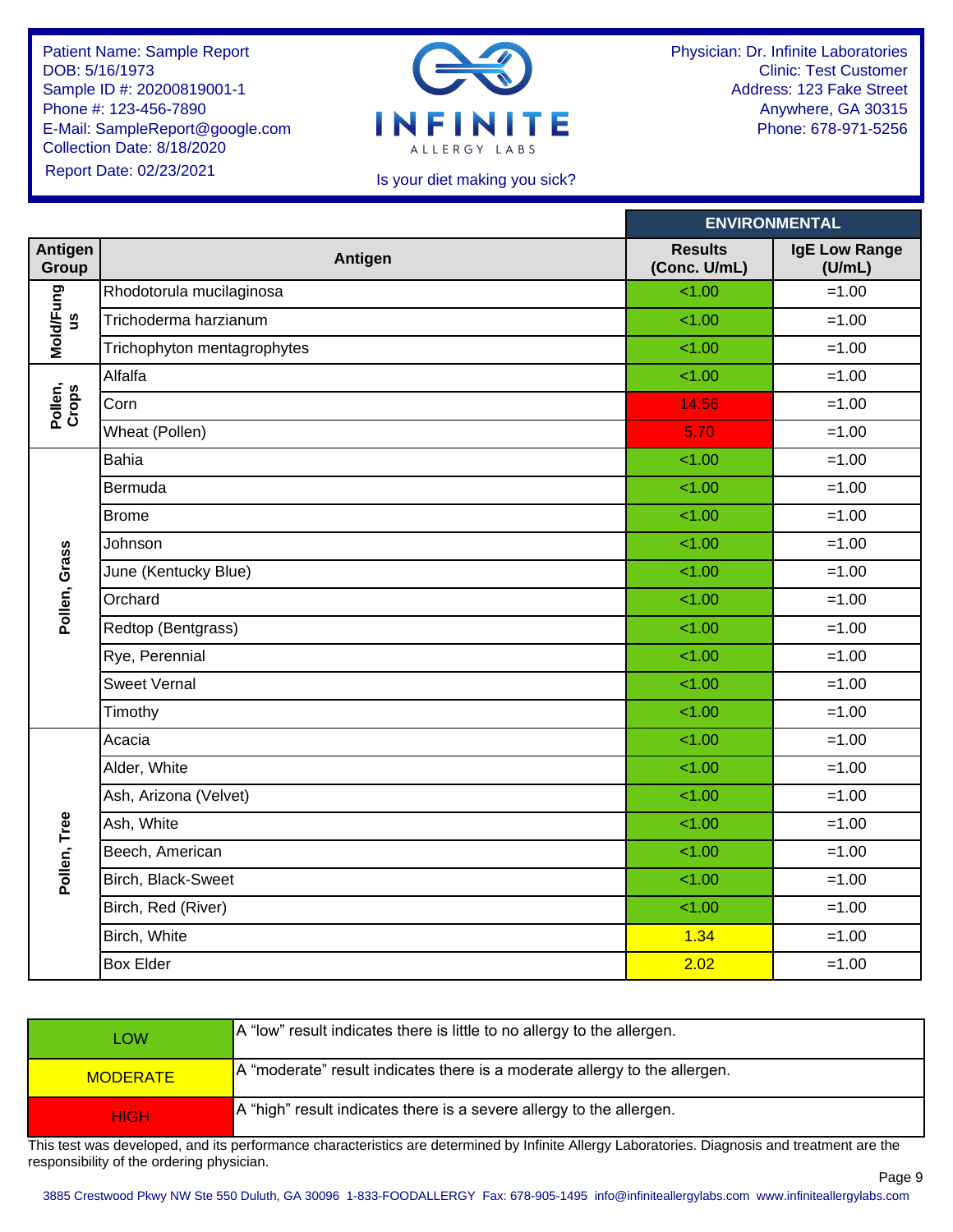

Physician: Dr. Infinite Laboratories Clinic: Test Customer Address: 123 Fake Street Anywhere, GA 30315 Phone: 678-971-5256

Page 10

#### Is your diet making you sick?

|                  |                              |                                | <b>ENVIRONMENTAL</b>    |
|------------------|------------------------------|--------------------------------|-------------------------|
| Antigen<br>Group | Antigen                      | <b>Results</b><br>(Conc. U/mL) | IgE Low Range<br>(U/mL) |
|                  | Cedar, Mountain              | 1.00                           | $=1.00$                 |
|                  | Cedar, Red                   | 1.00                           | $=1.00$                 |
|                  | Cottonwood, Eastern (Common) | 1.00                           | $=1.00$                 |
|                  | Cottonwood, Western          | 1.00                           | $=1.00$                 |
|                  | Elm, American                | 1.00                           | $=1.00$                 |
|                  | Elm, Cedar                   | 1.00                           | $=1.00$                 |
|                  | Hickory, Shagbark            | 1.00                           | $=1.00$                 |
|                  | Juniper, Western             | 1.00                           | $=1.00$                 |
|                  | Maple, Red                   | 1.00                           | $=1.00$                 |
|                  | Maple, Silver                | 1.00                           | $=1.00$                 |
|                  | Maple, Sugar                 | 1.00                           | $=1.00$                 |
| Pollen, Tree     | Mulberry, Red                | 1.00                           | $=1.00$                 |
|                  | Mulberry, White              | 1.00                           | $=1.00$                 |
|                  | Oak, Red                     | 1.00                           | $=1.00$                 |
|                  | Oak, Virginia Live           | 1.00                           | $=1.00$                 |
|                  | Oak, White                   | 1.00                           | $=1.00$                 |
|                  | Palm, Queen                  | 1.00                           | $=1.00$                 |
|                  | Pecan, Pollen                | 1.00                           | $=1.00$                 |
|                  | Pine, White (Eastern)        | 1.00                           | $=1.00$                 |
|                  | Pine, Yellow                 | 1.00                           | $=1.00$                 |
|                  | Poplar, White                | 1.00                           | $=1.00$                 |
|                  | Sweet Gum                    | 1.00                           | $=1.00$                 |
|                  | Sycamore, American (Eastern) | 1.00                           | $=1.00$                 |
|                  | Walnut, Black                | 1.00                           | $=1.00$                 |
|                  | Willow, Black                | 1.00                           | $=1.00$                 |
|                  |                              |                                |                         |

| <b>LOW</b>      | A "low" result indicates there is little to no allergy to the allergen.            |
|-----------------|------------------------------------------------------------------------------------|
| <b>MODERATE</b> | $\vert$ A "moderate" result indicates there is a moderate allergy to the allergen. |
| <b>HIGH</b>     | A "high" result indicates there is a severe allergy to the allergen.               |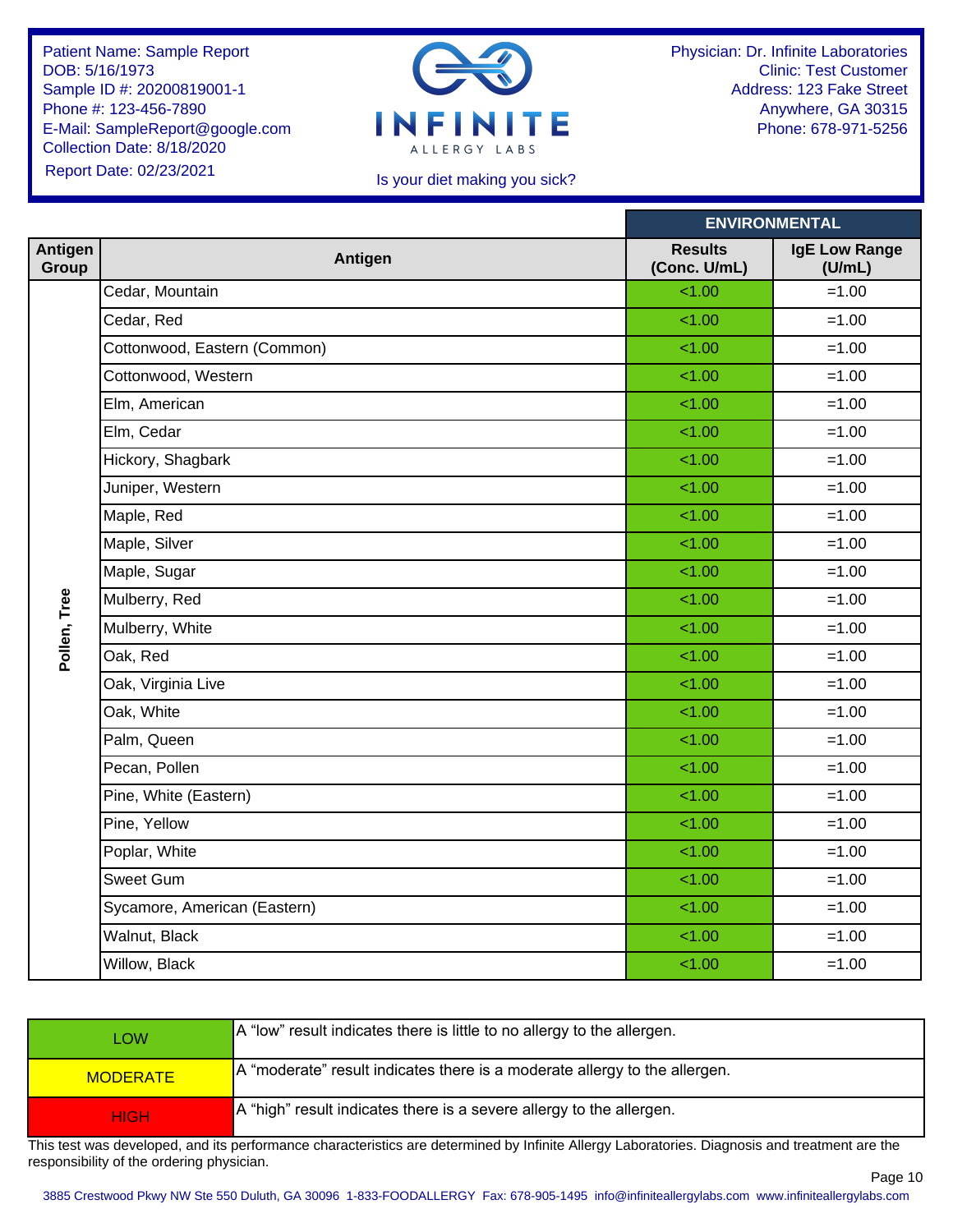

Physician: Dr. Infinite Laboratories Clinic: Test Customer Address: 123 Fake Street Anywhere, GA 30315 Phone: 678-971-5256

## Is your diet making you sick?

| <b>ENVIRONMENTAL</b>           |
|--------------------------------|
| <b>IgE Low Range</b><br>(U/mL) |
| $=1.00$                        |
| $=1.00$                        |
| $=1.00$                        |
| $=1.00$                        |
| $=1.00$                        |
| $=1.00$                        |
| $=1.00$                        |
| $=1.00$                        |
| $=1.00$                        |
| $=1.00$                        |
| $=1.00$                        |
| $=1.00$                        |
| $=1.00$                        |
|                                |

| <b>LOW</b>      | A "low" result indicates there is little to no allergy to the allergen.    |
|-----------------|----------------------------------------------------------------------------|
| <b>MODERATE</b> | A "moderate" result indicates there is a moderate allergy to the allergen. |
| <b>HIGH</b>     | A "high" result indicates there is a severe allergy to the allergen.       |